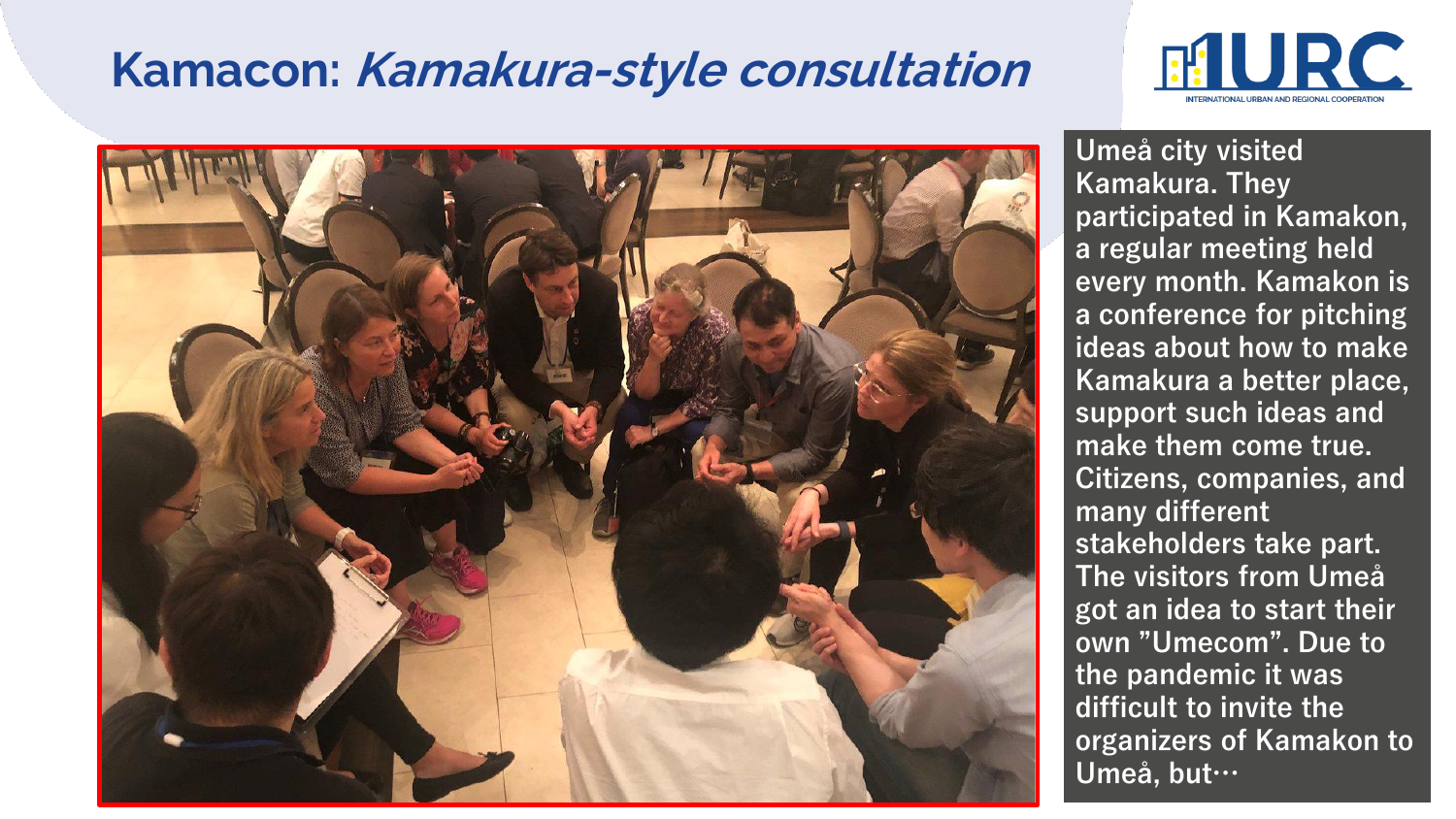# **Umecom: inspiration from Kamakura**





### https://umecom.se/

**Umeå decided go ahead and plan "Umecom" on their own. The first event , an online sustainability festival followed by stakeholder workshops, was held recently, the weekend of Sep 11. The purpose was to gather ideas from citizens, enrepreneurs, researchers, students, elderly people and others, then compile them and deliver the proposals by bicycle to those concerned. Next, quick implementation will be expected!. The octopus is used as a symbol for resilience, creativity, and**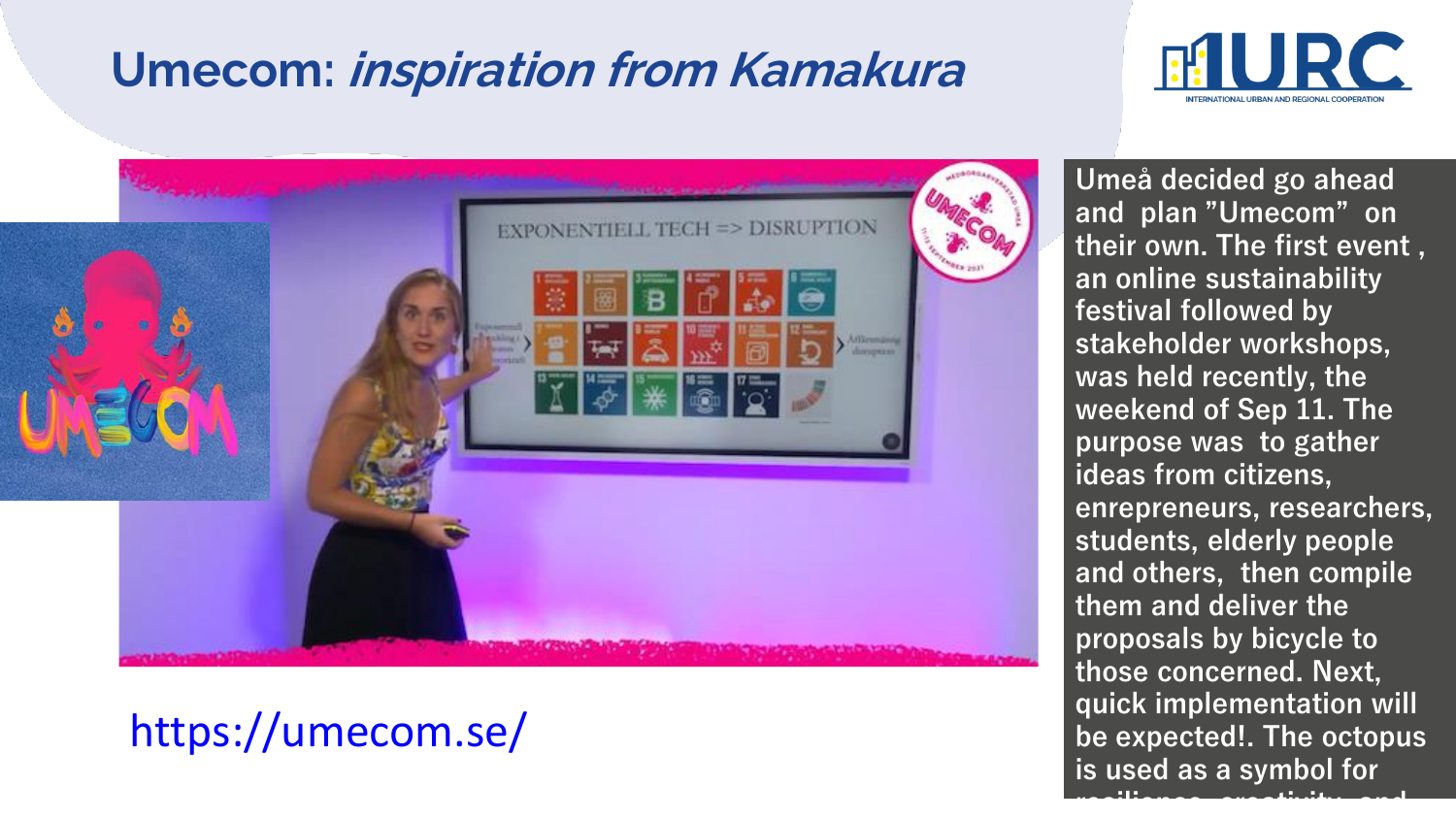# **Joint Video Competition**

#### **Resilience in face of climate** change: Nagano visits Turku





3 **resulted in many videos.Nagano city and Obuse town visited Turku. They learned together about climate change action and disaster prevention and became good friends. Turku ´s planned visit to Japan was sadly postponed due to the corona pandemic. Then they all decided to cooperate on climate activities together online. Turku suggested holding a video competition for young people on the topic of a 1.5 degree lifestyle. Nagano and Obuse joined in and the competition**